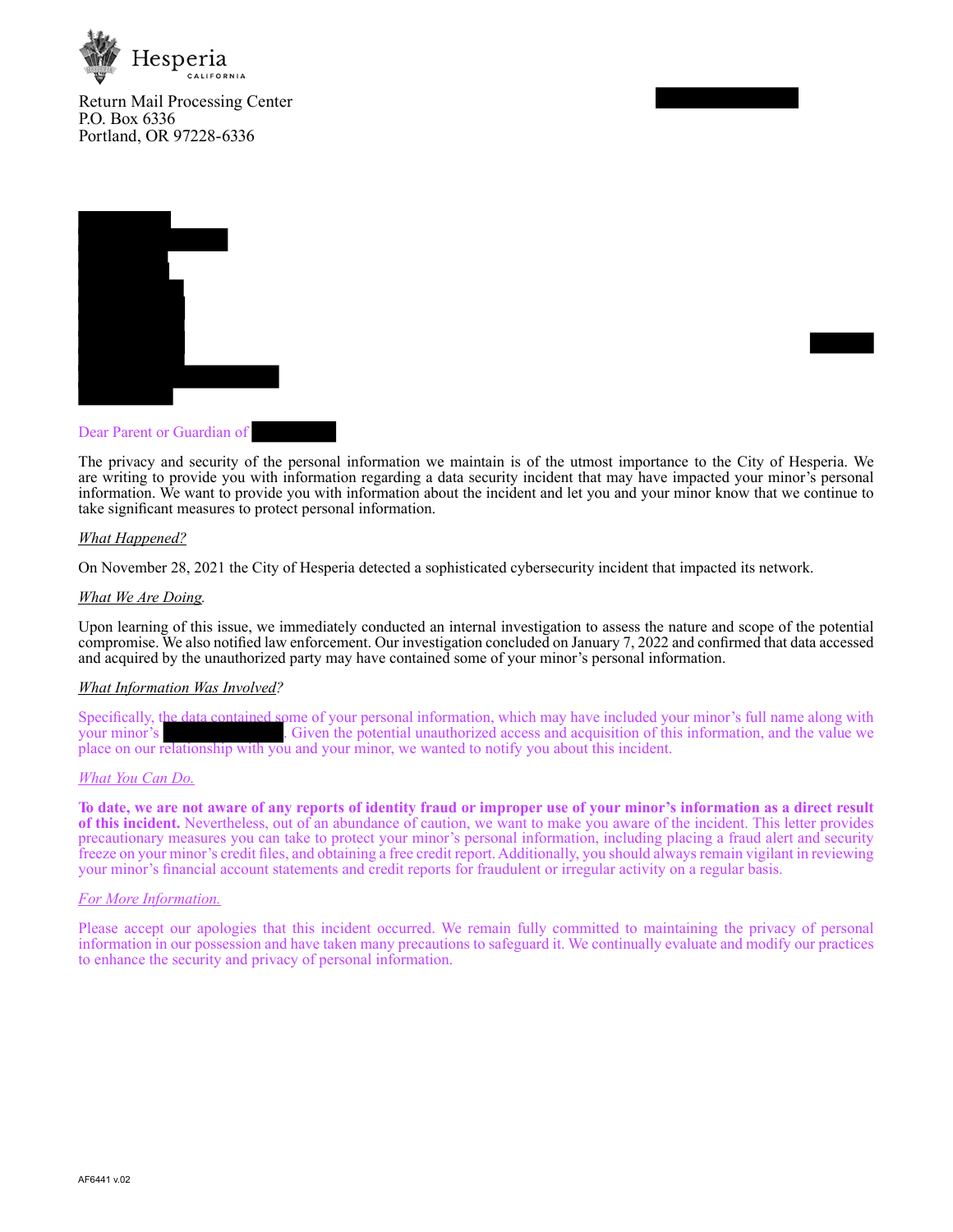Sincerely,



City of Hesperia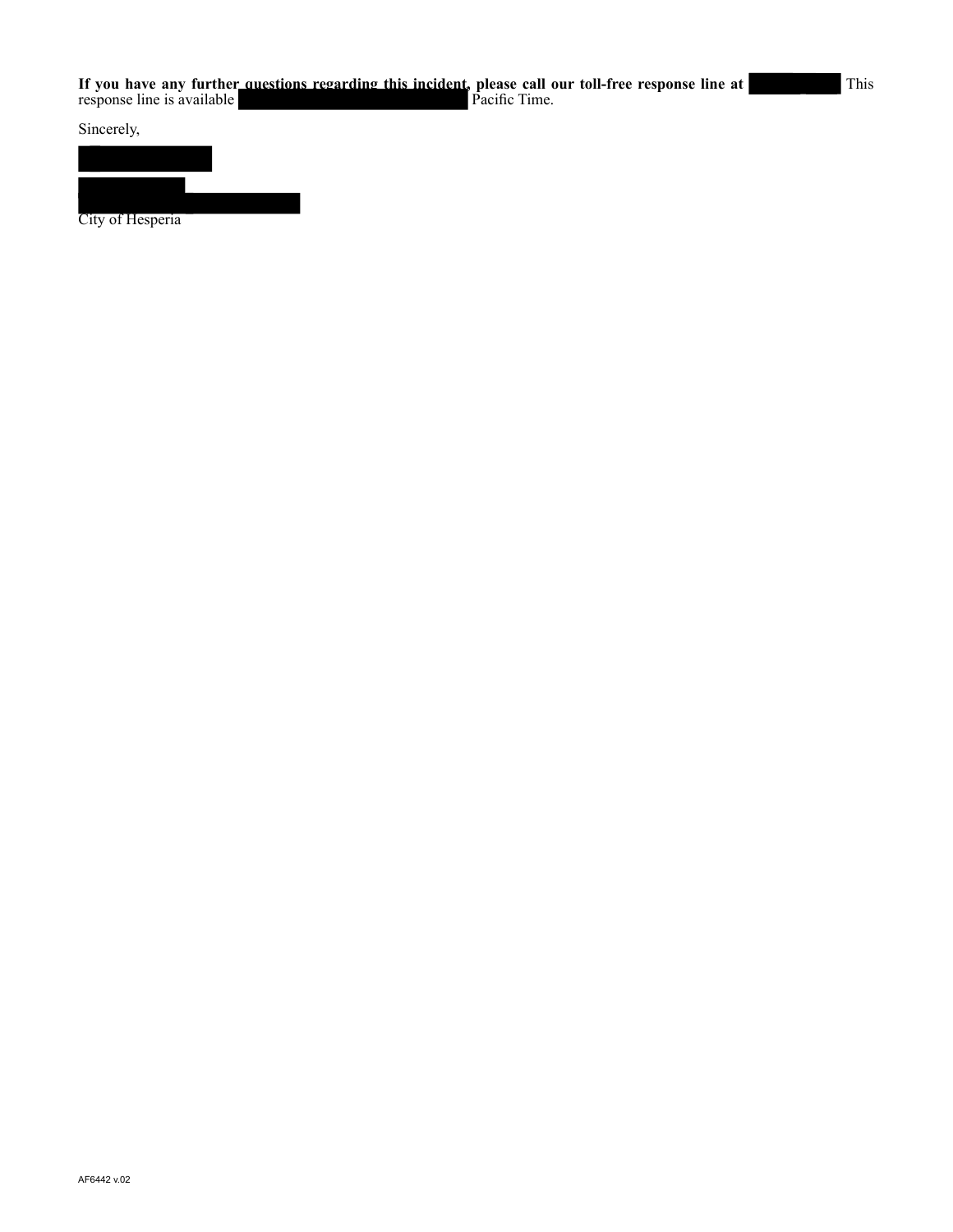## **– OTHER IMPORTANT INFORMATION –**

## **1. Placing a Fraud Alert on Your Minor's Credit File.**

We recommend that you place an initial one-year "fraud alert" on your minor's credit files, at no charge (if one exists). A fraud alert tells creditors to contact your minor personally before they open any new accounts. To place a fraud alert, call any one of the three major credit bureaus at the numbers listed below. As soon as one credit bureau confirms your minor's fraud alert, they will notify the others.

*Equifax* P.O. Box 105788 Atlanta, GA 30348 https://www.equifax.com/personal/ credit-report-services/credit-fraud-alerts/ (800) 525-6285

*Experian*  P.O. Box 9554 Allen, TX 75013 https://www.experian.com/fraud/ center.html (888) 397-3742

*TransUnion LLC* P.O. Box 6790 Fullerton, PA 92834-6790 https://www.transunion.com/ fraud-alerts (800) 680-7289

## **2. Placing a Security Freeze on Your Minor's Credit File.**

If you are very concerned about your minor becoming a victim of fraud or identity theft, you may request a "security freeze" be placed on your minor's credit file, at no charge (if one exists). A security freeze prohibits, with certain specific exceptions, the consumer reporting agencies from releasing your minor's credit report or any information from it without their express authorization. You may place a security freeze on your minor's credit report by contacting all three nationwide credit reporting companies at the numbers below and following the stated directions or by sending a request in writing, by mail, to all three credit reporting companies:

*Equifax Security Freeze* P.O. Box 105788 Atlanta, GA 30348 https://www.equifax.com/personal/ credit-report-services/credit-freeze/ (800) 349-9960

*Experian Security Freeze* P.O. Box 9554 Allen, TX 75013 http://experian.com/freeze (888) 397-3742

*TransUnion Security Freeze* P.O. Box 2000 Chester, PA 19016 http://www.transunion.com/securityfreeze (888) 909-8872

In order to place the security freeze, you'll need to supply your minor's name, address, date of birth, Social Security number and other personal information. After receiving the freeze request, each credit reporting company will send you a confirmation letter containing a unique PIN (personal identification number) or password. Keep the PIN or password in a safe place. You will need it if you choose to lift the freeze.

# **3. Obtaining a Free Credit Report.**

Under federal law, your minor may be entitled to one free credit report every 12 months from each of the above three major nationwide credit reporting companies. Call **1-877-322-8228** or request your minor's free credit reports online at **www.annualcreditreport.com**. Once you receive your minor's credit reports, review them for discrepancies. Identify any accounts you or your minor did not open or inquiries from creditors that you or your minor did not authorize. Verify all information is correct. If you have questions or notice incorrect information, contact the credit reporting company.

## **4. Additional Helpful Resources.**

Even if you do not find any suspicious activity on your minor's initial credit reports, the Federal Trade Commission (FTC) recommends that you check their credit reports periodically. Checking your minor's credit report periodically can help you spot problems and address them quickly.

If you find suspicious activity on your minor's credit reports or have reason to believe your minor's information is being misused, call their local law enforcement agency and file a police report. Be sure to obtain a copy of the police report, as many creditors will want the information it contains to absolve your minor of the fraudulent debts. You may also file a complaint with the FTC by contacting them on the web at www.ftc.gov/idtheft, by phone at 1-877-IDTHEFT (1-877-438-4338), or by mail at Federal Trade Commission, Consumer Response Center, 600 Pennsylvania Avenue, NW, Washington, DC 20580. Your complaint will be added to the FTC's Identity Theft Data Clearinghouse, where it will be accessible to law enforcement for their investigations. In addition, you may obtain information from the FTC about fraud alerts and security freezes.

If your minor's personal information has been used to file a false tax return, to open an account or to attempt to open an account in their name or to commit fraud or other crimes against them, you may file a police report in the city in which your minor currently resides.

If this notice letter states that your minor's financial account number was impacted, we recommend that you contact your minor's financial institution to inquire about steps to take to protect the account, including whether you should close the account or obtain a new account number.

**North Carolina Residents:** You may obtain information about preventing identity theft from the North Carolina Attorney General's Office: Office of the Attorney General of North Carolina, Consumer Protection Division, 9001 Mail Service Center, Raleigh, NC 27699-9001, www.ncdoj.gov/, Telephone: 877-566-7226.